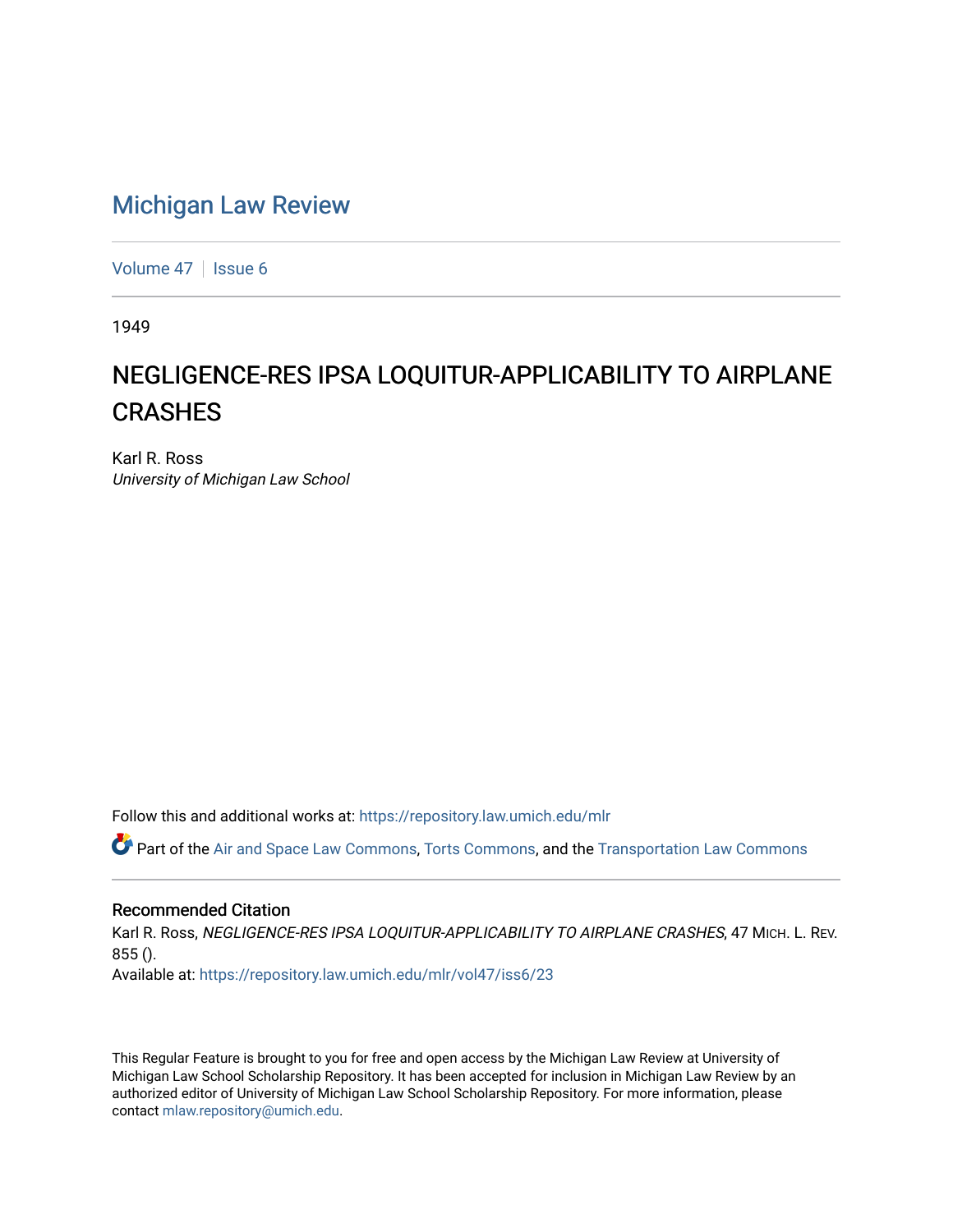NEGLIGENCE-RES lPSA loQUITUR-APPLICABILITY TO AmPLANE CRASHES-In an action for the wrongful death of an airplane passenger killed in a crash of a commercial airliner, plaintiff relied upon specific acts of negligence and the doctrine of *res ipsa loquitur.* Defendant moved to strike from the complaint all allegations pertaining to *res ipsa loquitur,* on the ground that the doctrine did not apply to airplane crashes. *Held,* motion denied. *Smith v. Pennsylvania Central Airline Corp.,* (D.C. D.C. 1948) 76 F. Supp. 940.

The court in the instant case bases its opinion primarily on analogy to application of the doctrine of *res ipsa loquitur* in negligence actions involving land carriers. Essentially the doctrine is a rule of evidence, applicable only when the instrumentality involved was entirely within control of the defendant at the time of injury, both as *to* operation and inspection, and when it can be said that the accident ordinarily would not have occurred had the defendant used due care.<sup>1</sup> If these factors are present, the inference that the defendant was negligent is justified.<sup>2</sup> Granting control by the defendant, the primary inquiry in any such case should be whether the accident would have occurred only if the defendant

1 9 WIGMORE, EVIDENCE, § 2509 (1940).

<sup>2</sup>O'Connor, "Res Ipsa in the Air," 22 hm. L. J. 221 (1947); Wilson v. Colonial Air Transpor; Inc., 278 Mass. 420, 180 N.E. 212 (1932).